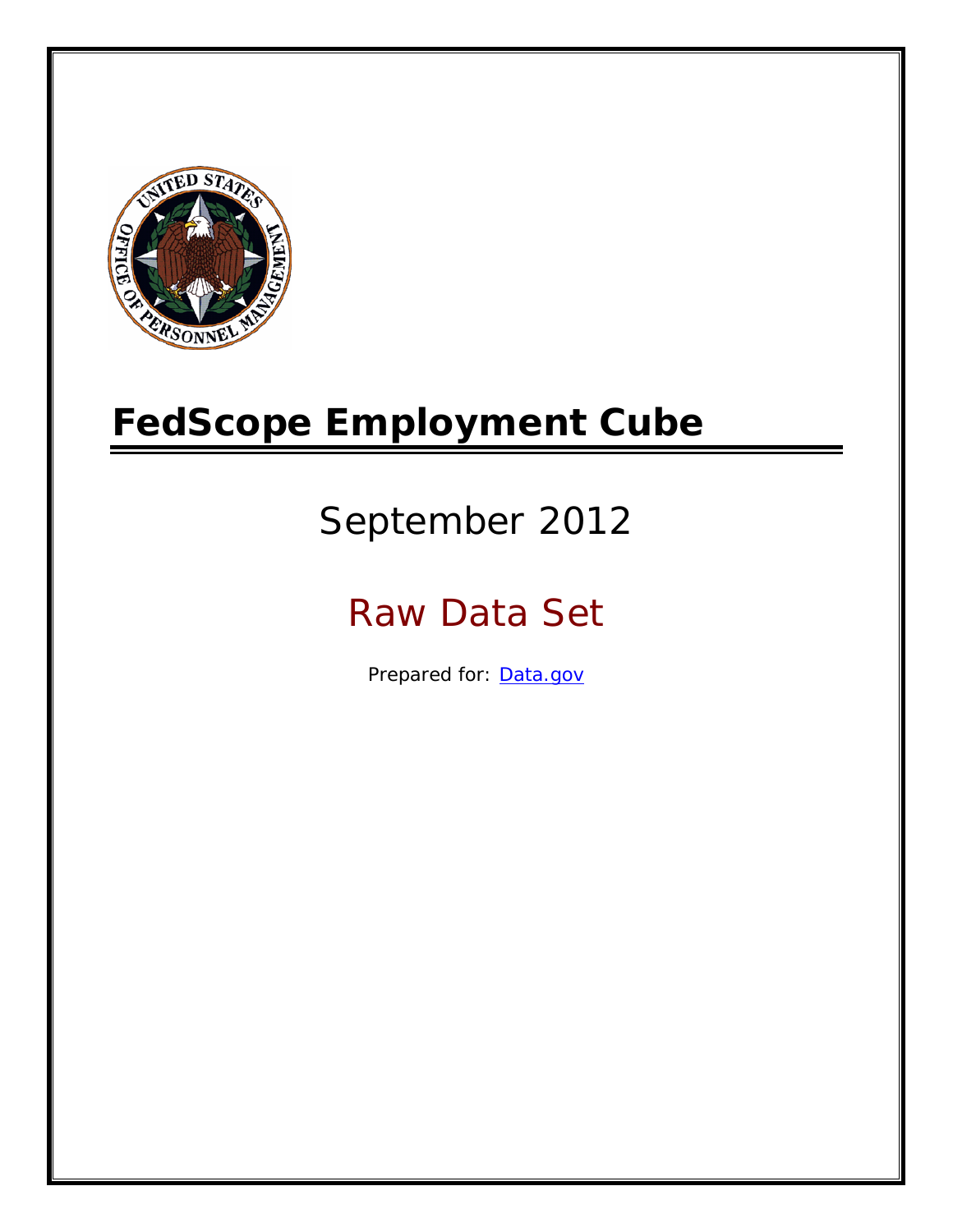

# **Table of Contents**

| $\mathbf{1}$ | <b>OVERVIEW</b>                                | 3              |
|--------------|------------------------------------------------|----------------|
| 1.1          | Purpose                                        | 3              |
| 1.2          | <b>Scope</b>                                   | 3              |
| 2            | <b>RAW DATA SET FILE</b>                       | 3              |
| 2.1          | <b>FACTDATA</b>                                | 3              |
| 3            | <b>DIMENSION TRANSLATIONS FILES</b>            | 5              |
| 3.1          | Agency                                         | 5              |
| 3.2          | Location                                       | 6              |
| 3.3          | Age                                            | 6              |
| 3.4          | <b>Education Level</b>                         | $\overline{7}$ |
| 3.5          | <b>General Schedule &amp; Equivalent Grade</b> | 8              |
| 3.6          | <b>Length of Service</b>                       | 8              |
| 3.7          | Occupation                                     | 9              |
| 3.8          | <b>Occupation Category</b>                     | 9              |
| 3.9          | Pay Plan & Grade                               | 10             |
| 3.10         | <b>Salary Level</b>                            | 10             |
|              | 3.11 STEM Occupations                          | 11             |
|              | 3.12 Supervisory Status                        | 11             |
|              | 3.13 Type of Appointment                       | 12             |
|              | 3.14 Work Schedule                             | 12             |
| 3.15         | <b>Work Status</b>                             | 13             |
|              | 3.16 Date                                      | 13             |
|              | 3.17 Employment                                | 14             |
|              | 3.18 Average Salary                            | 14             |
|              | 3.19 Average Length of Service                 | 14             |
| 4            | <b>DATA DEFINITIONS</b>                        | 15             |
| 4.1          | Agency                                         | 15             |
| 4.2          | Location                                       | 15             |
| 4.3          | Age                                            | 15             |
| 4.4          | <b>Education Level</b>                         | 15             |
| 4.5          | <b>General Schedule &amp; Equivalent Grade</b> | 15             |
| 4.6          | <b>Length of Service</b>                       | 15             |
| 4.7          | Occupation                                     | 15             |
| 4.8          | <b>Occupation Category</b>                     | 15             |
| 4.9          | Pay Plan & Grade                               | 16             |
| 4.10         | <b>Salary Level</b>                            | 16             |
| 4.11         | <b>STEM Occupations</b>                        | 16             |
| 4.12         | <b>Supervisory Status</b>                      | 16             |
| 4.13         | <b>Type of Appointment</b>                     | 16             |
| 4.14         | <b>Work Schedule</b>                           | 16             |

**Source**: FedScope (https://www.fedscope.opm.gov/) 1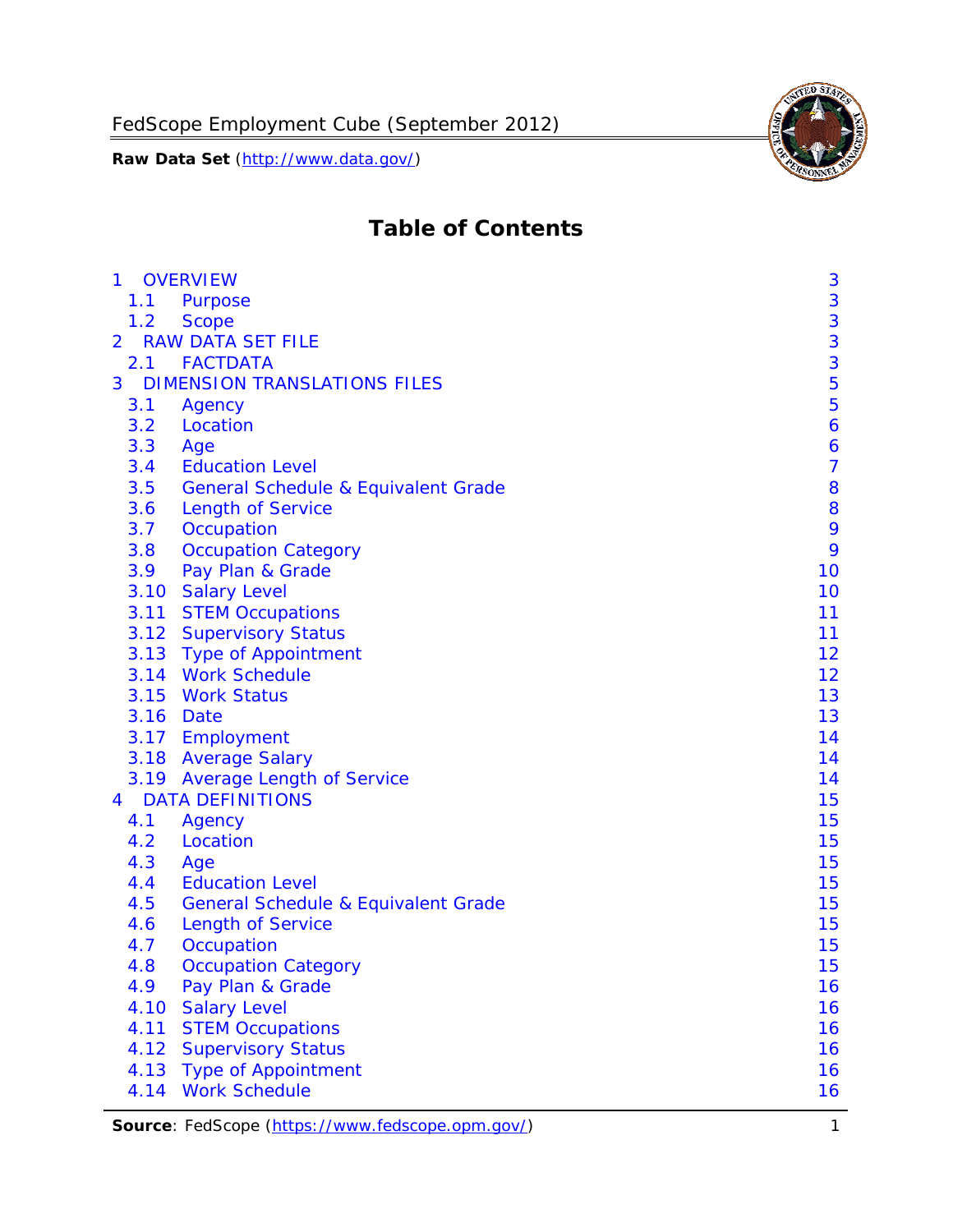FedScope Employment Cube (September 2012)

**Raw Data Set** (http://www.data.gov/)

|               | 4.15 Work Status                                    | 16 |
|---------------|-----------------------------------------------------|----|
|               | 4.16 Date                                           | 16 |
|               | 4.17 Employment                                     | 17 |
|               | 4.18 Average Salary                                 | 17 |
|               | 4.19 Average Length of Service                      | 17 |
|               | 5 APPENDIX                                          | 18 |
| 5.1           | SAS Program to Read Raw Data Sets for Data Analysis | 18 |
| $5.2^{\circ}$ | <b>FedScope General Public Web Site</b>             | 18 |

# **Listing of Tables**

| Table 2.1: FACTDATA.TXT Record Layout   | 4  |
|-----------------------------------------|----|
| Table 3.1: DTagy.txt Record Layout      | 5  |
| Table 3.2: DTloc.txt Record Layout      | 6  |
| Table 3.3: DTagelvl.txt Record Layout   | 6  |
| Table 3.4: DTedlvl.txt Record Layout    | 7  |
| Table 3.5: DTgsegrd.txt Record Layout   | 8  |
| Table 3.6: DTIoslyl.txt Record Layout   | 8  |
| Table 3.7: DTocc.txt Record Layout      | 9  |
| Table 3.8: DTpatco.txt Record Layout    | 9  |
| Table 3.9: DTppgrd.txt Record Layout    | 10 |
| Table 3.10: DTsallvl.txt Record Layout  | 10 |
| Table 3.11: DTstemocc.txt Record Layout | 11 |
| Table 3.12: DTsuper.txt Record Layout   | 11 |
| Table 3.13: DTtoa.txt Record Layout     | 12 |
| Table 3.14: DTwrksch.txt Record Layout  | 12 |
| Table 3.15: DTwkstat.txt Record Layout  | 13 |
| Table 3.16: DTdate.txt Record Layout    | 13 |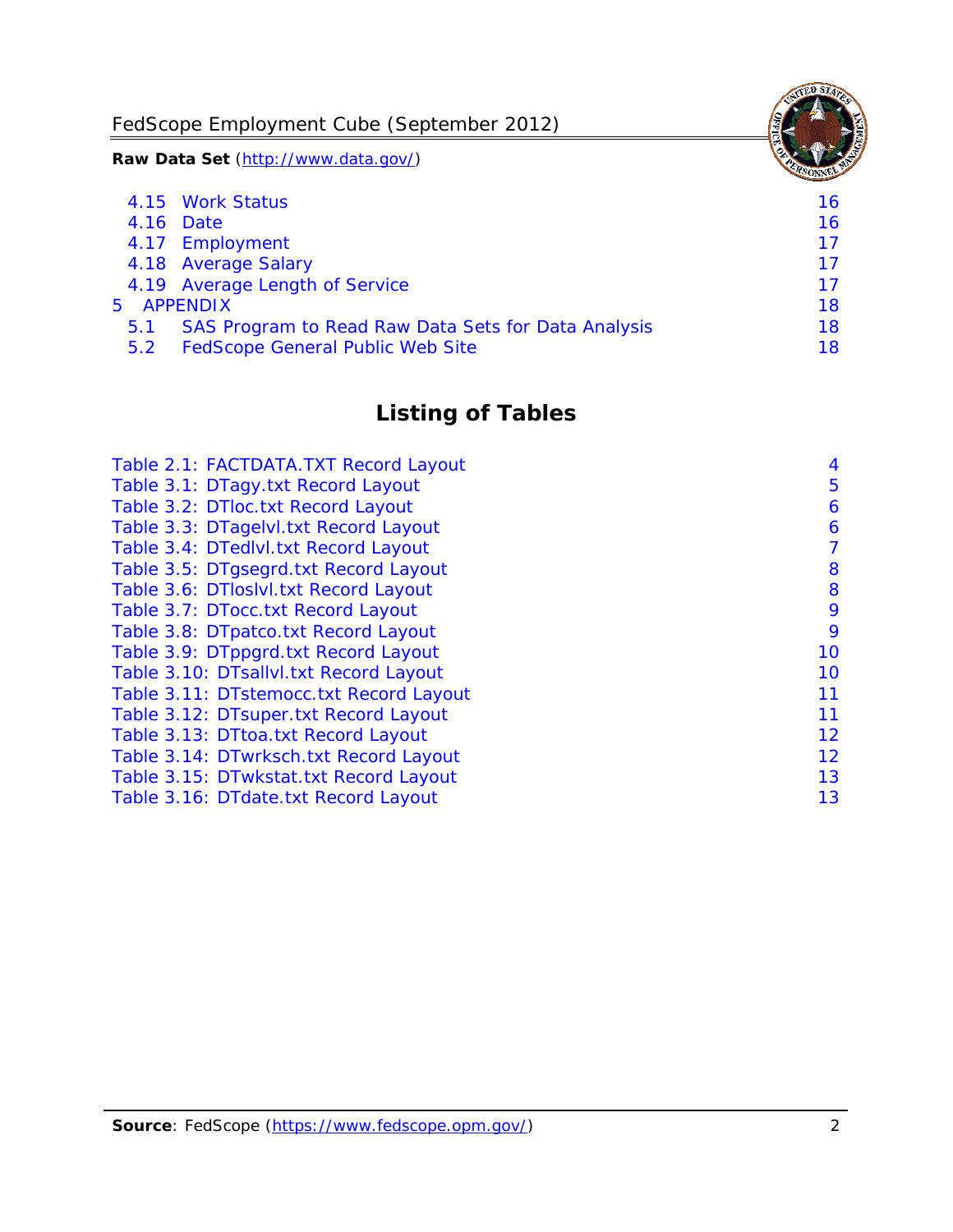# <span id="page-3-0"></span>**1 OVERVIEW**

#### *1.1 Purpose*

<span id="page-3-1"></span>The purpose of this raw data set is to increase public access to high value, machine readable datasets generated by the U.S. Office of Personnel Management. The FedScope Employment Cube data sets are available via [Data.gov](http://www.data.gov/).

## <span id="page-3-2"></span>*1.2 Scope*

The scope of this raw data set includes data elements used in the creation of the FedScope Employment Cube [\(https://www.fedscope.opm.gov/\)](https://www.fedscope.opm.gov/). **NOTE**: Starting in FY 2010, the OPM Statistical Data Mart (SDM) is the source for all FedScope data. The SDM is processed data from the Enterprise Human Resources Integration (EHRI) data warehouse. Data is processed on a quarterly basis (i.e. March, June, September and December).

# <span id="page-3-3"></span>**2 RAW DATA SET FILE**

## <span id="page-3-4"></span>*2.1 FACTDATA*

This "**delimited**" (comma separated value (**CSV**)) raw data set provides employee population data as of September 2012. Each column value is separated by a "**comma**" from the next column's value and each row starts a new record. Each record contains 20 data elements. The record layout for FACTDATA.TXT is depicted in [Table 2.1](#page-4-1) below:

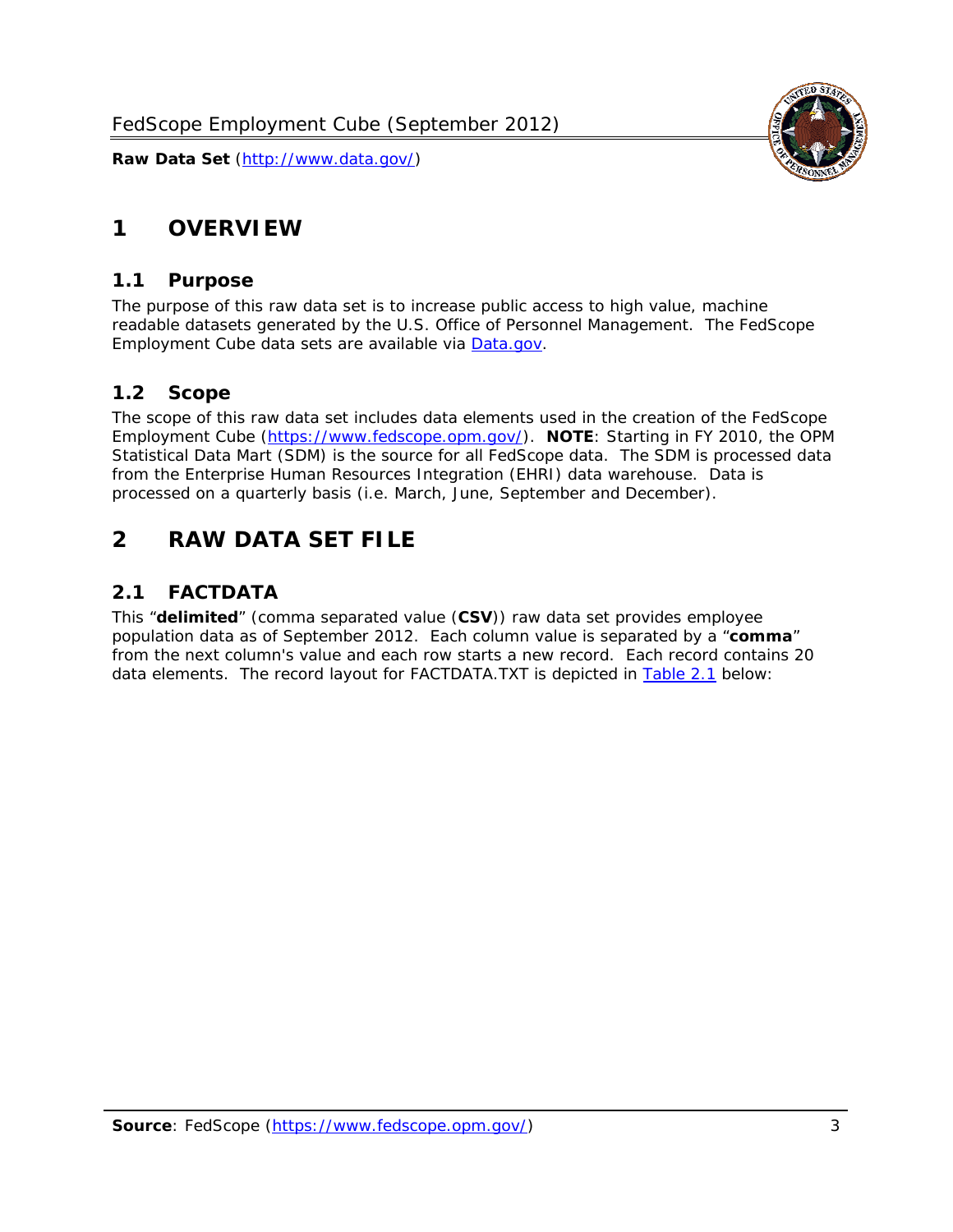<span id="page-4-1"></span><span id="page-4-0"></span>

**NOTE**: If importing this table (data set) into Excel, change the "column data format" for columns 1-17 from "General" to "Text". Columns 18-20 can be imported as "General" data format. In Excel, the "General" data format converts numeric values to numbers. Columns 1-17 are TEXT fields; Columns 18-20 are NUMERIC fields.

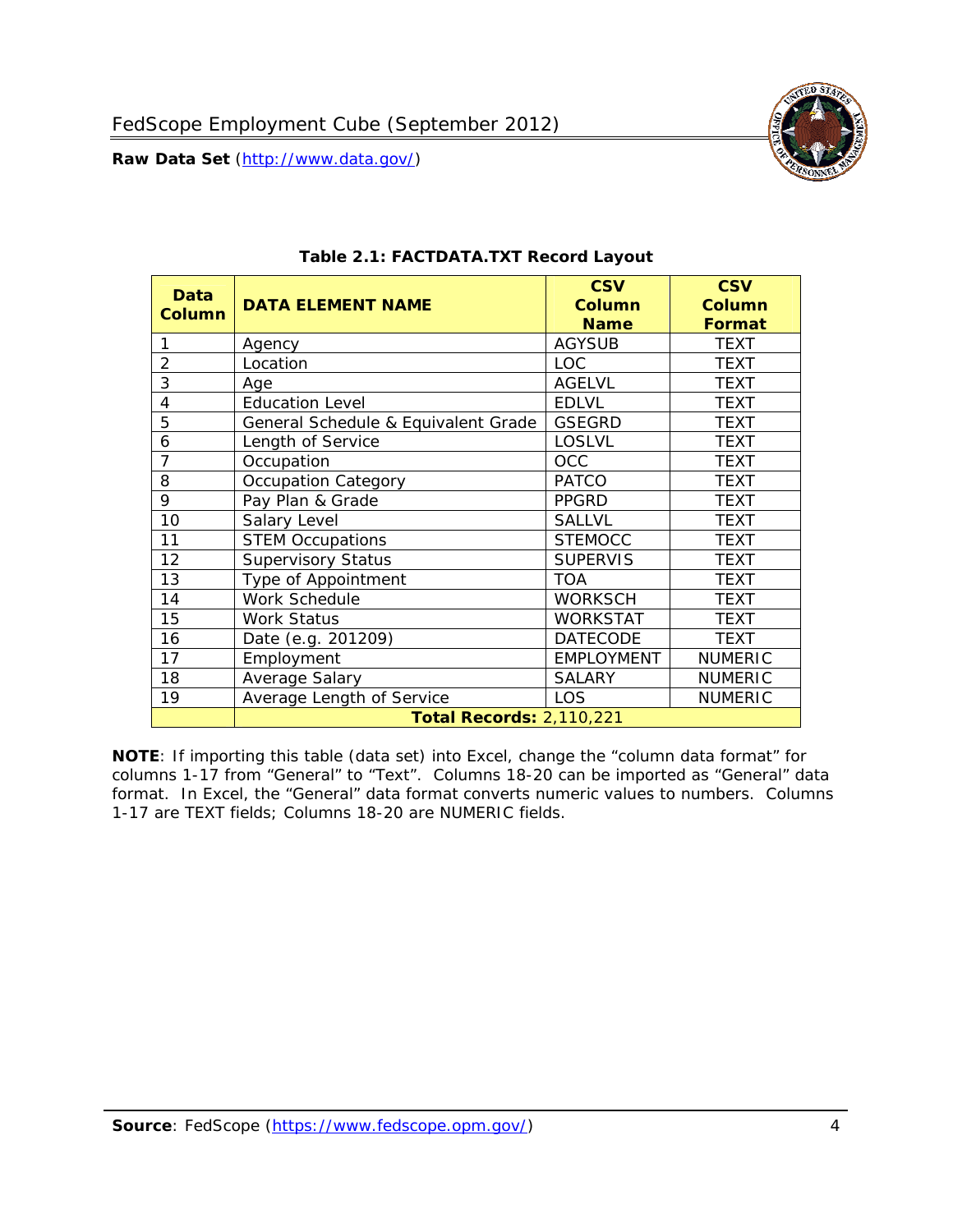

# <span id="page-5-0"></span>**3 DIMENSION TRANSLATIONS FILES**

#### <span id="page-5-1"></span>*3.1 Agency*

<span id="page-5-3"></span><span id="page-5-2"></span>This "**delimited**" (comma separated value (**CSV**)) data file provides translations for the agency data element contained in the employee population data file (FACTDATA.TXT). See [Table 2.1.](#page-4-1) Each column value is separated by a "**comma**" from the next column's value and each row starts a new record. Each record contains 6 data elements. The record layout for DTagy.txt is depicted in [Table 3.1](#page-5-3) below:

| Data<br>Column            | <b>DATA ELEMENT NAME</b>       | <b>CSV</b><br><b>Column</b><br><b>Name</b> | <b>CSV</b><br>Column<br><b>Format</b> |
|---------------------------|--------------------------------|--------------------------------------------|---------------------------------------|
|                           | Agency Type                    | <b>AGYTYP</b>                              | <b>TEXT</b>                           |
| 2                         | <b>Agency Type Translation</b> | <b>AGYTYPT</b>                             | <b>TEXT</b>                           |
| 3                         | Agency                         | AGY                                        | <b>TEXT</b>                           |
|                           | <b>Agency Translation</b>      | <b>AGYT</b>                                | <b>TEXT</b>                           |
| -5                        | Agency Sub element             | <b>AGYSUB</b>                              | <b>TEXT</b>                           |
|                           | Agency Sub element Translation | <b>AGYSUBT</b>                             | <b>TEXT</b>                           |
| <b>Total Records: 539</b> |                                |                                            |                                       |

#### **Table 3.1: DTagy.txt Record Layout**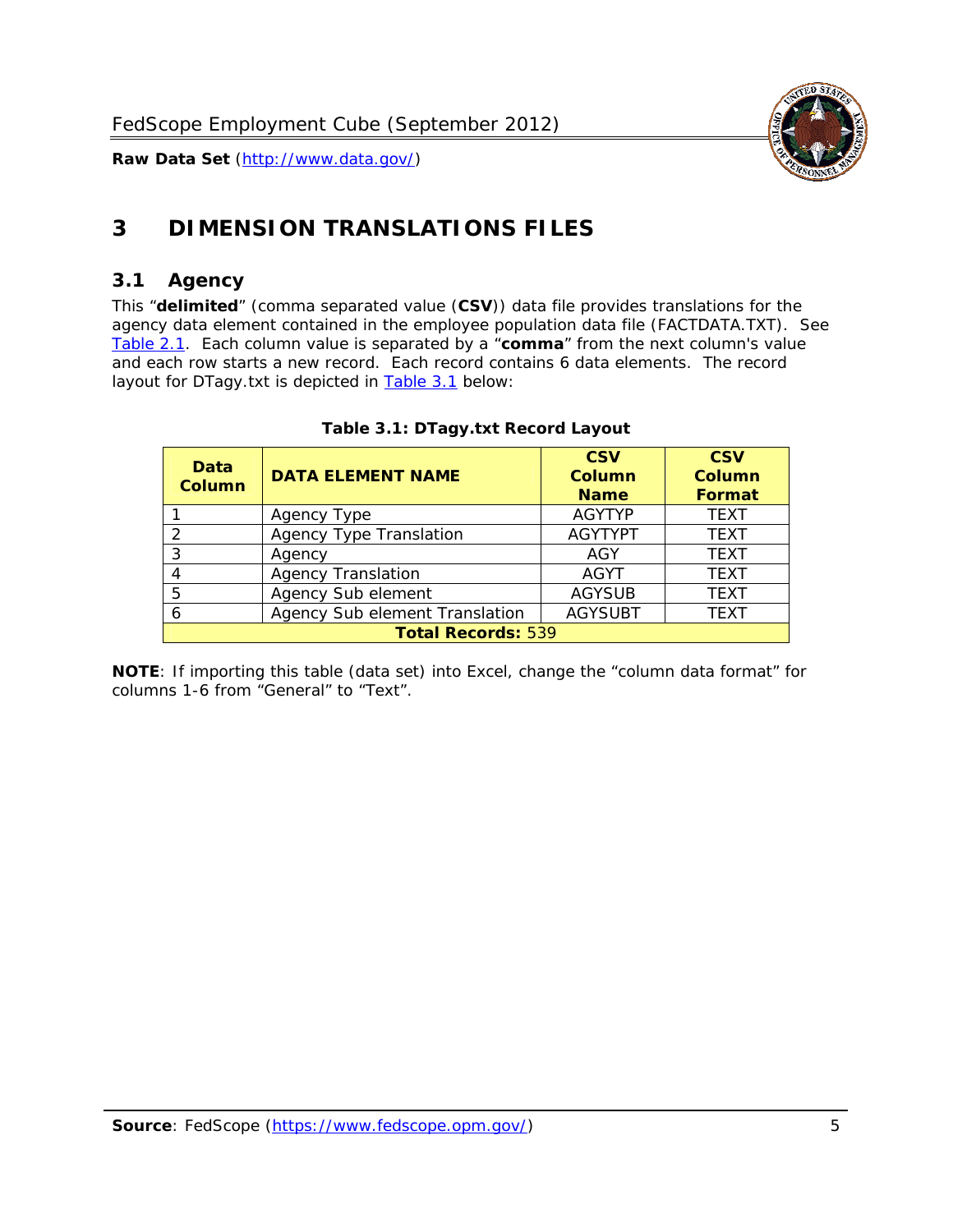

#### <span id="page-6-0"></span>*3.2 Location*

<span id="page-6-4"></span><span id="page-6-2"></span>This "**delimited**" (comma separated value (**CSV**)) data file provides translations for the location data element contained in the employee population data file (FACTDATA.TXT). See [Table 2.1.](#page-4-1) Each column value is separated by a "**comma**" from the next column's value and each row starts a new record. Each record contains 4 data elements. The record layout for DTloc.txt is depicted in [Table 3.2](#page-6-4) below:

| Data<br><b>Column</b>     | <b>DATA ELEMENT NAME</b>         | <b>CSV</b><br>Column<br><b>Name</b> | <b>CSV</b><br><b>Column</b><br><b>Format</b> |
|---------------------------|----------------------------------|-------------------------------------|----------------------------------------------|
|                           | Location Type                    | <b>LOCTYP</b>                       | <b>TEXT</b>                                  |
|                           | Location Type Translation        | <b>LOCTYPT</b>                      | <b>TEXT</b>                                  |
| ົ                         | State/Country                    | <b>LOC</b>                          | <b>TFXT</b>                                  |
|                           | <b>State/Country Translation</b> | LOCT                                | <b>TFXT</b>                                  |
| <b>Total Records: 220</b> |                                  |                                     |                                              |

#### **Table 3.2: DTloc.txt Record Layout**

**NOTE**: If importing this table (data set) into Excel, change the "column data format" for columns 1-4 from "General" to "Text".

#### <span id="page-6-1"></span>*3.3 Age*

<span id="page-6-5"></span><span id="page-6-3"></span>This "**delimited**" (comma separated value (**CSV**)) data file provides translations for the age data element contained in the employee population data file (FACTDATA.TXT). See [Table](#page-4-1) [2.1](#page-4-1). Each column value is separated by a "**comma**" from the next column's value and each row starts a new record. Each record contains 2 data elements. The record layout for DTagelvl.txt is depicted in **[Table 3.3](#page-6-5)** below:

| Data<br>Column           | <b>DATA ELEMENT NAME</b> | <b>CSV</b><br>Column<br><b>Name</b> | <b>CSV</b><br>Column<br>Format |
|--------------------------|--------------------------|-------------------------------------|--------------------------------|
|                          | Aae                      | AGFI VI                             | TFXT                           |
|                          | Age Translation          | AGFI VI T                           | TFXT                           |
| <b>Total Records: 12</b> |                          |                                     |                                |

#### **Table 3.3: DTagelvl.txt Record Layout**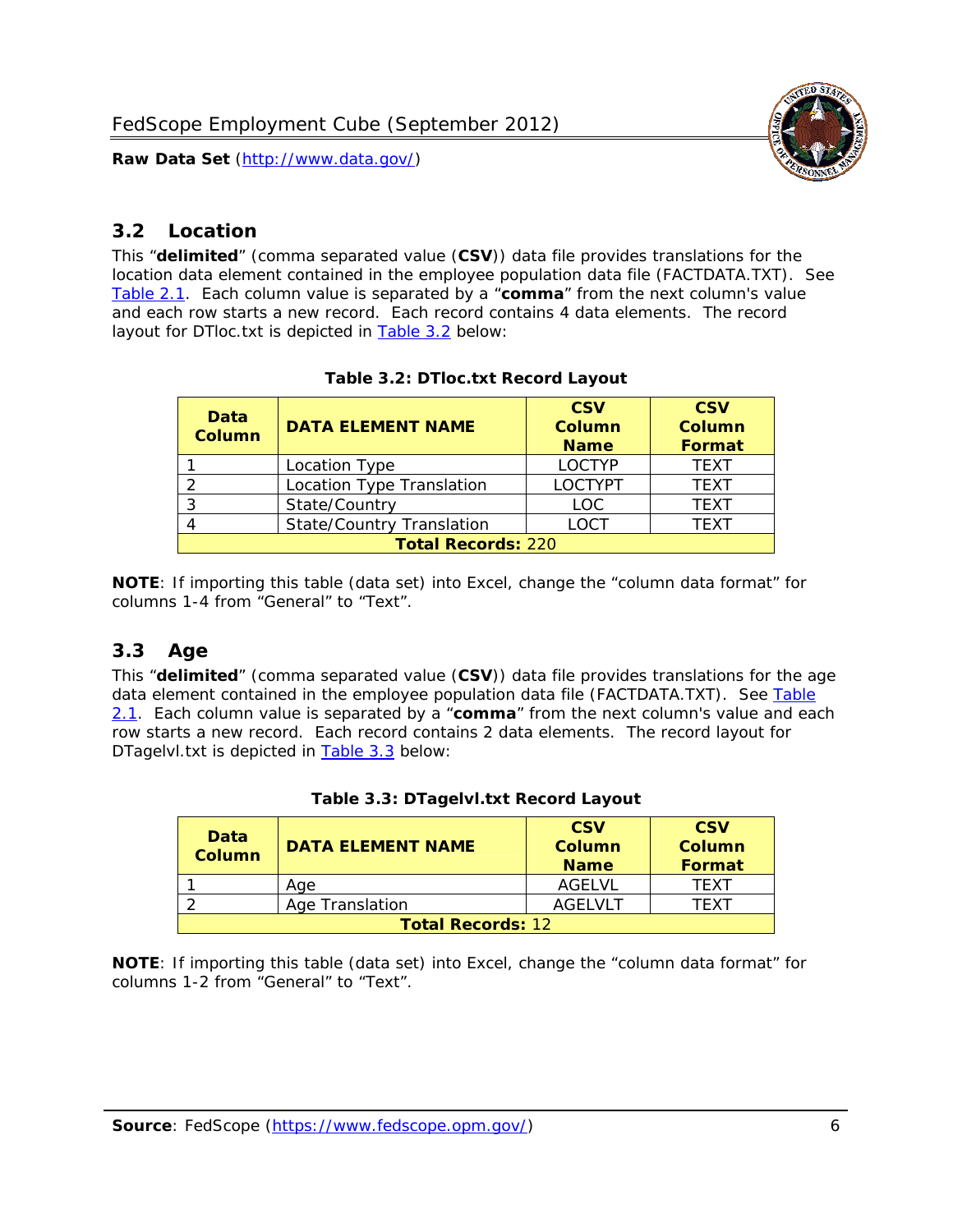

#### <span id="page-7-0"></span>*3.4 Education Level*

<span id="page-7-2"></span><span id="page-7-1"></span>This "**delimited**" (comma separated value (**CSV**)) data file provides translations for the education level data element contained in the employee population data file (FACTDATA.TXT). See [Table 2.1](#page-4-1). Each column value is separated by a "**comma**" from the next column's value and each row starts a new record. Each record contains 4 data elements. The record layout for DTedlvl.txt is depicted in [Table 3.4](#page-7-2) below:

| Data<br><b>Column</b>    | <b>DATA ELEMENT NAME</b>           | <b>CSV</b><br><b>Column</b><br><b>Name</b> | <b>CSV</b><br><b>Column</b><br><b>Format</b> |
|--------------------------|------------------------------------|--------------------------------------------|----------------------------------------------|
|                          | <b>Education Level Type</b>        | <b>EDLVLTYP</b>                            | <b>TEXT</b>                                  |
|                          | Education Level Type Translation   | <b>EDLVLTYPT</b>                           | <b>TEXT</b>                                  |
|                          | <b>Education Level</b>             | <b>EDLVL</b>                               | <b>TEXT</b>                                  |
|                          | <b>Education Level Translation</b> | <b>EDLVLT</b>                              | <b>TEXT</b>                                  |
| <b>Total Records: 24</b> |                                    |                                            |                                              |

#### **Table 3.4: DTedlvl.txt Record Layout**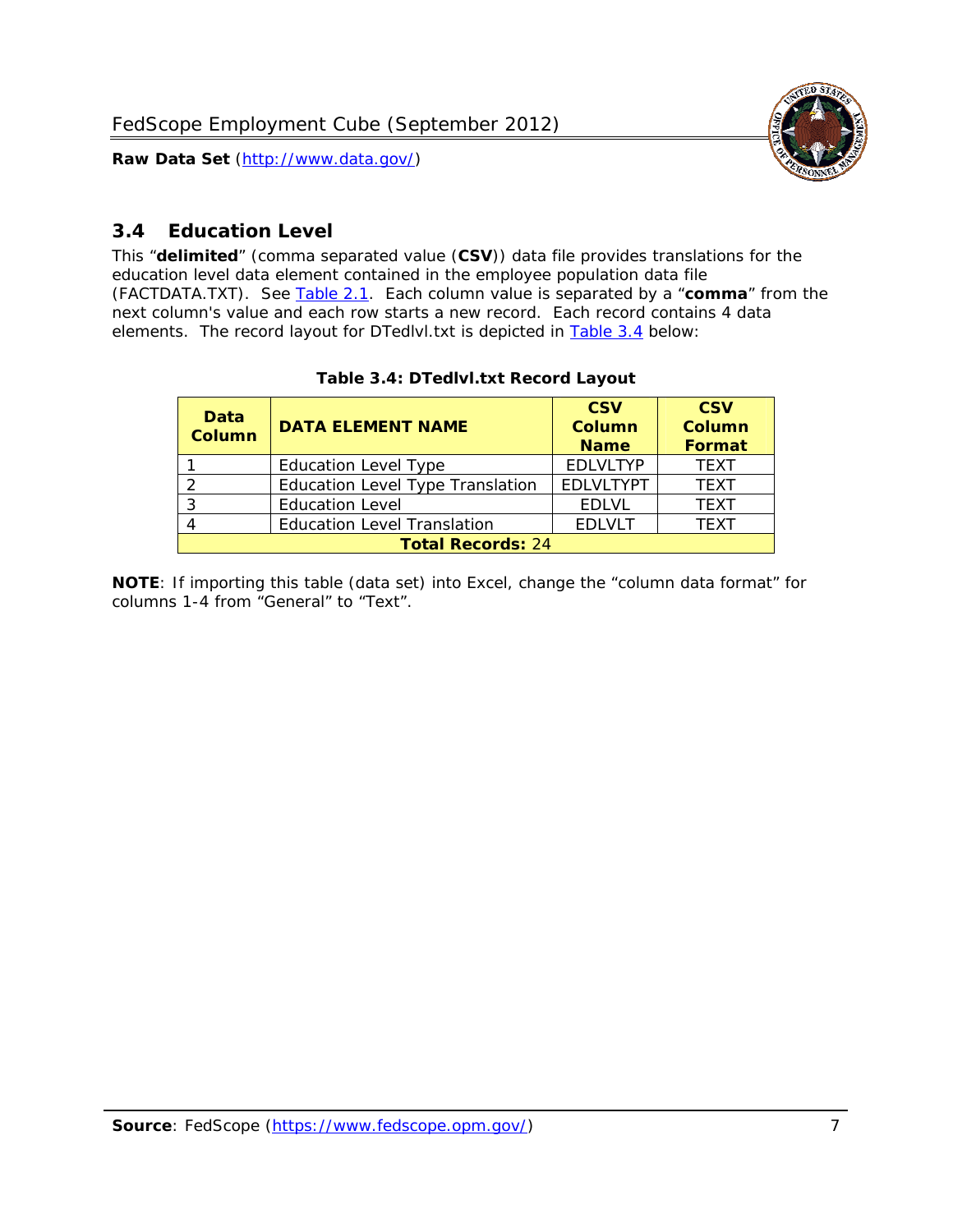

#### <span id="page-8-0"></span>*3.5 General Schedule & Equivalent Grade*

This "**delimited**" (comma separated value (**CSV**)) data file provides translations for the general schedule & equivalent grade data element contained in the employee population data file (FACTDATA.TXT). See [Table 2.1](#page-4-1). Each column value is separated by a "**comma**" from the next column's value and each row starts a new record. Each record contains 1 data element. The record layout for DTgsegrd.txt is depicted in [Table 3.5](#page-8-4) below:

#### **Table 3.5: DTgsegrd.txt Record Layout**

<span id="page-8-4"></span><span id="page-8-2"></span>

| Data<br>Column           | DATA FI FMFNT NAMF                  | <b>CSV</b><br>Column<br><b>Name</b> | <b>CSV</b><br>Column<br><b>Format</b> |
|--------------------------|-------------------------------------|-------------------------------------|---------------------------------------|
|                          | General Schedule & Equivalent Grade | GSFGRD                              | TFXT                                  |
| <b>Total Records: 17</b> |                                     |                                     |                                       |

**NOTE**: If importing this table (data set) into Excel, change the "column data format" for column 1-from "General" to "Text".

#### <span id="page-8-1"></span>*3.6 Length of Service*

<span id="page-8-5"></span>This "**delimited**" (comma separated value (**CSV**)) data file provides translations for the length of service data element contained in the employee population data file (FACTDATA.TXT). See [Table 2.1](#page-4-1). Each column value is separated by a "**comma**" from the next column's value and each row starts a new record. Each record contains 2 data elements. The record layout for DTloslvl.txt is depicted in [Table 3.6](#page-8-5) below:

<span id="page-8-3"></span>

| Data<br><b>Column</b>    | <b>DATA ELEMENT NAME</b>      | <b>CSV</b><br><b>Column</b><br><b>Name</b> | <b>CSV</b><br>Column<br>Format |
|--------------------------|-------------------------------|--------------------------------------------|--------------------------------|
|                          | Length of Service             | LOSLVL                                     | TFXT                           |
|                          | Length of Service Translation | LOSI VLT                                   | TFXT                           |
| <b>Total Records: 11</b> |                               |                                            |                                |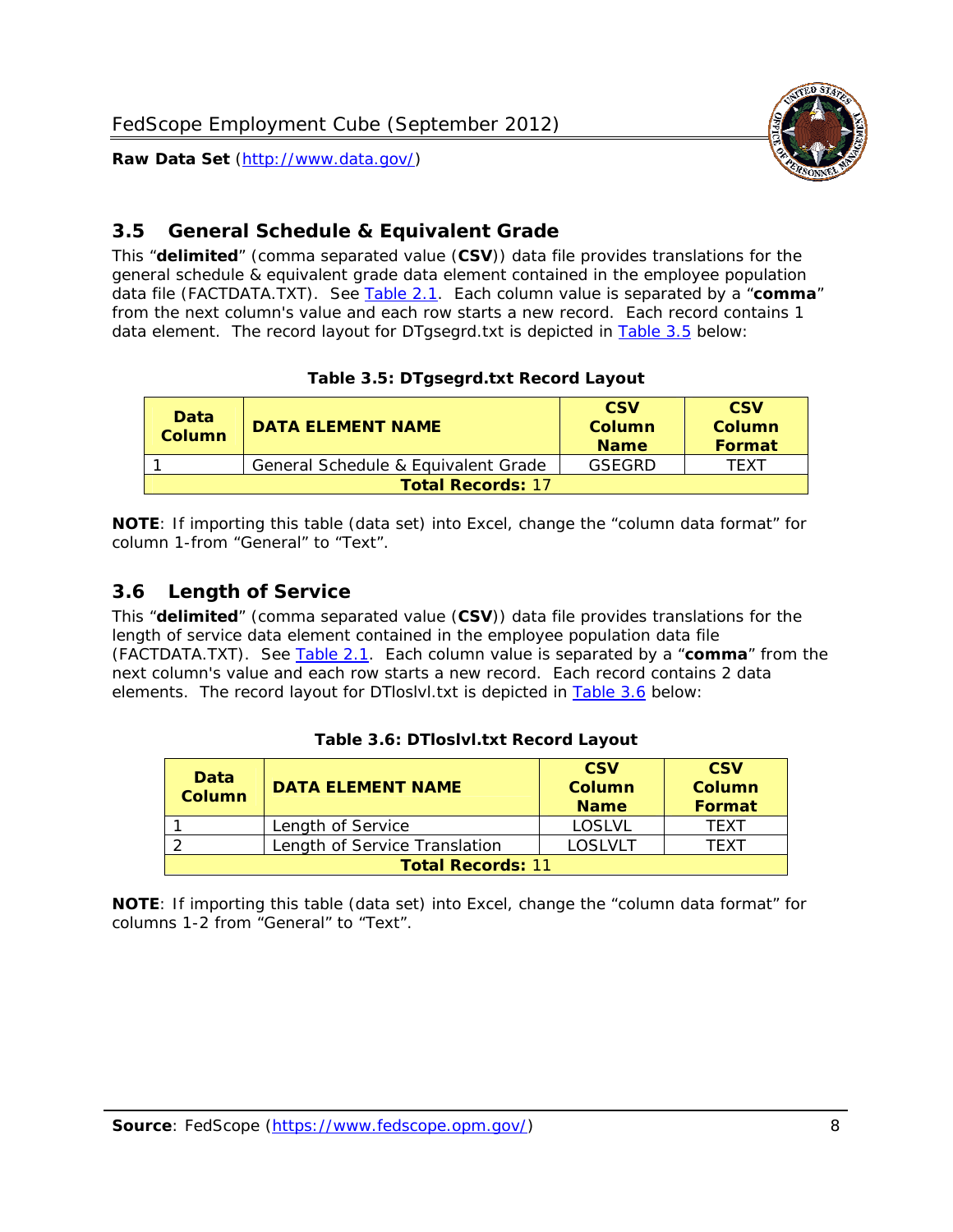

#### <span id="page-9-0"></span>*3.7 Occupation*

<span id="page-9-4"></span>This "**delimited**" (comma separated value (**CSV**)) data file provides translations for the occupation data element contained in the employee population data file (FACTDATA.TXT). See [Table 2.1](#page-4-1). Each column value is separated by a "**comma**" from the next column's value and each row starts a new record. Each record contains 6 data elements. The record layout for DTocc.txt is depicted in [Table 3.7](#page-9-4) below:

<span id="page-9-2"></span>

| Data<br><b>Column</b>     | <b>DATA ELEMENT NAME</b>             | <b>CSV</b><br><b>Column</b><br><b>Name</b> | <b>CSV</b><br>Column<br><b>Format</b> |
|---------------------------|--------------------------------------|--------------------------------------------|---------------------------------------|
|                           | Occupation Type                      | <b>OCCTYP</b>                              | <b>TEXT</b>                           |
|                           | Occupation Type Translation          | <b>OCCTYPT</b>                             | <b>TEXT</b>                           |
| 3                         | <b>Occupation Family</b>             | <b>OCCFAM</b>                              | <b>TEXT</b>                           |
|                           | <b>Occupation Family Translation</b> | <b>OCCFAMT</b>                             | <b>TEXT</b>                           |
| 5                         | Occupation                           | <b>OCC</b>                                 | <b>TEXT</b>                           |
|                           | <b>Occupation Translation</b>        | <b>OCCT</b>                                | <b>TEXT</b>                           |
| <b>Total Records: 688</b> |                                      |                                            |                                       |

#### **Table 3.7: DTocc.txt Record Layout**

**NOTE**: If importing this table (data set) into Excel, change the "column data format" for columns 1-6 from "General" to "Text".

#### <span id="page-9-1"></span>*3.8 Occupation Category*

<span id="page-9-5"></span>This "**delimited**" (comma separated value (**CSV**)) data file provides translations for the occupation category data element contained in the employee population data file (FACTDATA.TXT). See [Table 2.1](#page-4-1). Each column value is separated by a "**comma**" from the next column's value and each row starts a new record. Each record contains 2 data elements. The record layout for DTpatco.txt is depicted in [Table 3.8](#page-9-5) below:

<span id="page-9-3"></span>

| Data<br><b>Column</b>   | <b>DATA ELEMENT NAME</b>        | <b>CSV</b><br>Column<br><b>Name</b> | <b>CSV</b><br>Column<br>Format |
|-------------------------|---------------------------------|-------------------------------------|--------------------------------|
|                         | <b>Occupation Category</b>      | <b>PATCO</b>                        | <b>TFXT</b>                    |
|                         | Occupation Category Translation | <b>PATCOT</b>                       | TFXT                           |
| <b>Total Records: 7</b> |                                 |                                     |                                |

| Table 3.8: DTpatco.txt Record Layout |  |
|--------------------------------------|--|
|--------------------------------------|--|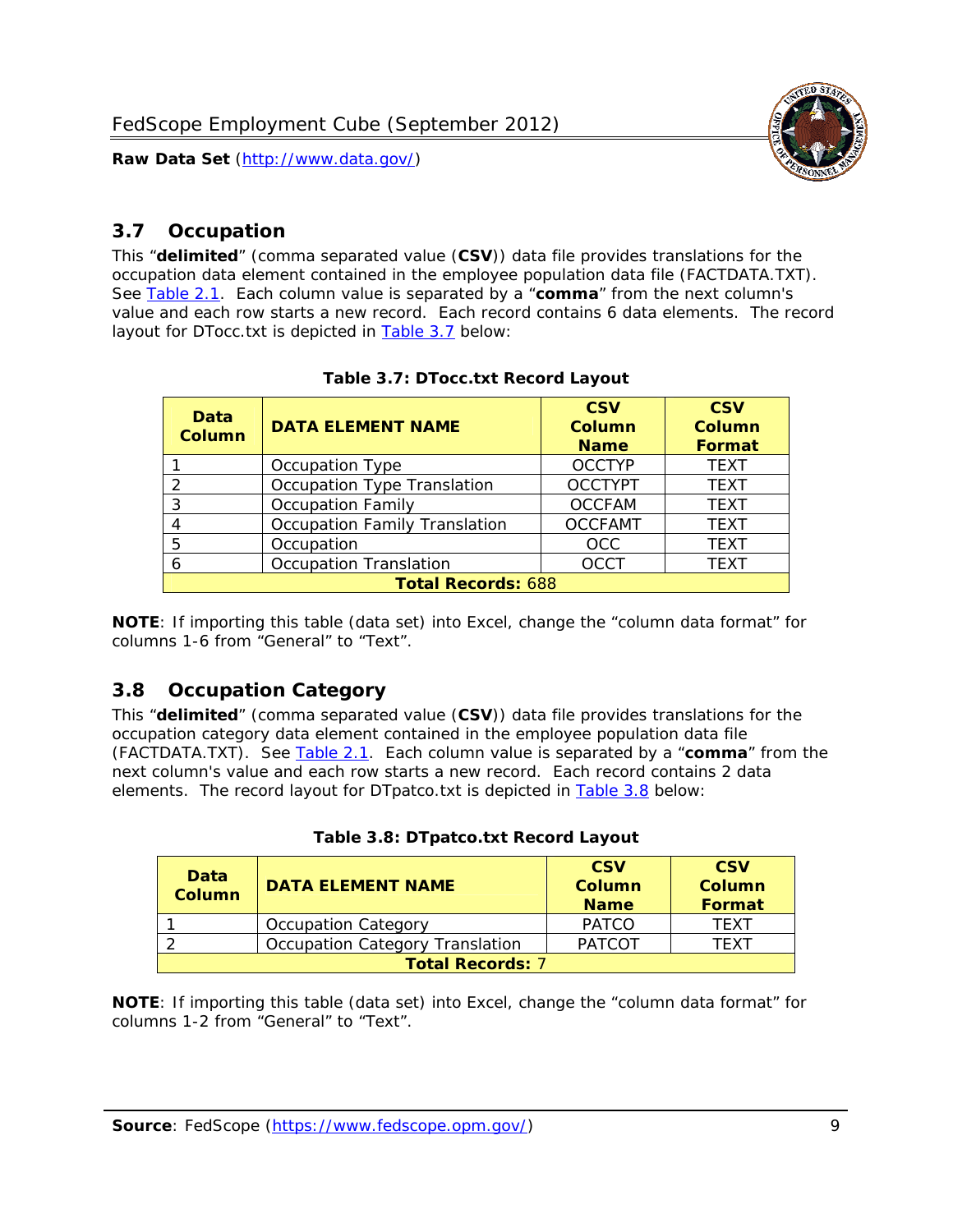

#### <span id="page-10-0"></span>*3.9 Pay Plan & Grade*

<span id="page-10-4"></span>This "**delimited**" (comma separated value (**CSV**)) data file provides translations for the pay plan & grade data element contained in the employee population data file (FACTDATA.TXT). See [Table 2.1](#page-4-1). Each column value is separated by a "**comma**" from the next column's value and each row starts a new record. Each record contains 7 data elements. The record layout for DTppgrd.txt is depicted in **Table 3.9** below:

<span id="page-10-2"></span>

| Data<br>Column              | <b>DATA ELEMENT NAME</b>   | <b>CSV</b><br>Column<br><b>Name</b> | <b>CSV</b><br>Column<br><b>Format</b> |
|-----------------------------|----------------------------|-------------------------------------|---------------------------------------|
|                             | Pay Plan Type              | <b>PPTYP</b>                        | <b>TEXT</b>                           |
| $\mathcal{P}$               | Pay Plan Type Translation  | <b>PPTYPT</b>                       | <b>TEXT</b>                           |
| 3                           | Pay Plan Group             | <b>PPGROUP</b>                      | <b>TEXT</b>                           |
|                             | Pay Plan Group Translation | <b>PPGROUPT</b>                     | <b>TEXT</b>                           |
| 5                           | Pay Plan                   | <b>PAYPLAN</b>                      | <b>TEXT</b>                           |
| 6                           | Pay Plan Translation       | <b>PAYPLANT</b>                     | <b>TEXT</b>                           |
|                             | Pay Plan & Grade           | <b>PPGRD</b>                        | <b>TEXT</b>                           |
| <b>Total Records: 1,055</b> |                            |                                     |                                       |

#### **Table 3.9: DTppgrd.txt Record Layout**

**NOTE**: If importing this table (data set) into Excel, change the "column data format" for columns 1-7 from "General" to "Text".

## <span id="page-10-1"></span>*3.10 Salary Level*

<span id="page-10-5"></span><span id="page-10-3"></span>This "**delimited**" (comma separated value (**CSV**)) data file provides translations for the salary level data element contained in the employee population data file (FACTDATA.TXT). See [Table 2.1](#page-4-1). Each column value is separated by a "**comma**" from the next column's value and each row starts a new record. Each record contains 2 data elements. The record layout for DTsallvl.txt is depicted in [Table 3.10](#page-10-5) below:

| <b>Data</b><br>Column    | <b>DATA ELEMENT NAME</b>        | <b>CSV</b><br>Column<br><b>Name</b> | <b>CSV</b><br>Column<br><b>Format</b> |
|--------------------------|---------------------------------|-------------------------------------|---------------------------------------|
|                          | Salary Level                    | <b>SALLVL</b>                       | TFXT                                  |
|                          | <b>Salary Level Translation</b> | SAI I VI T                          | TEXT                                  |
| <b>Total Records: 19</b> |                                 |                                     |                                       |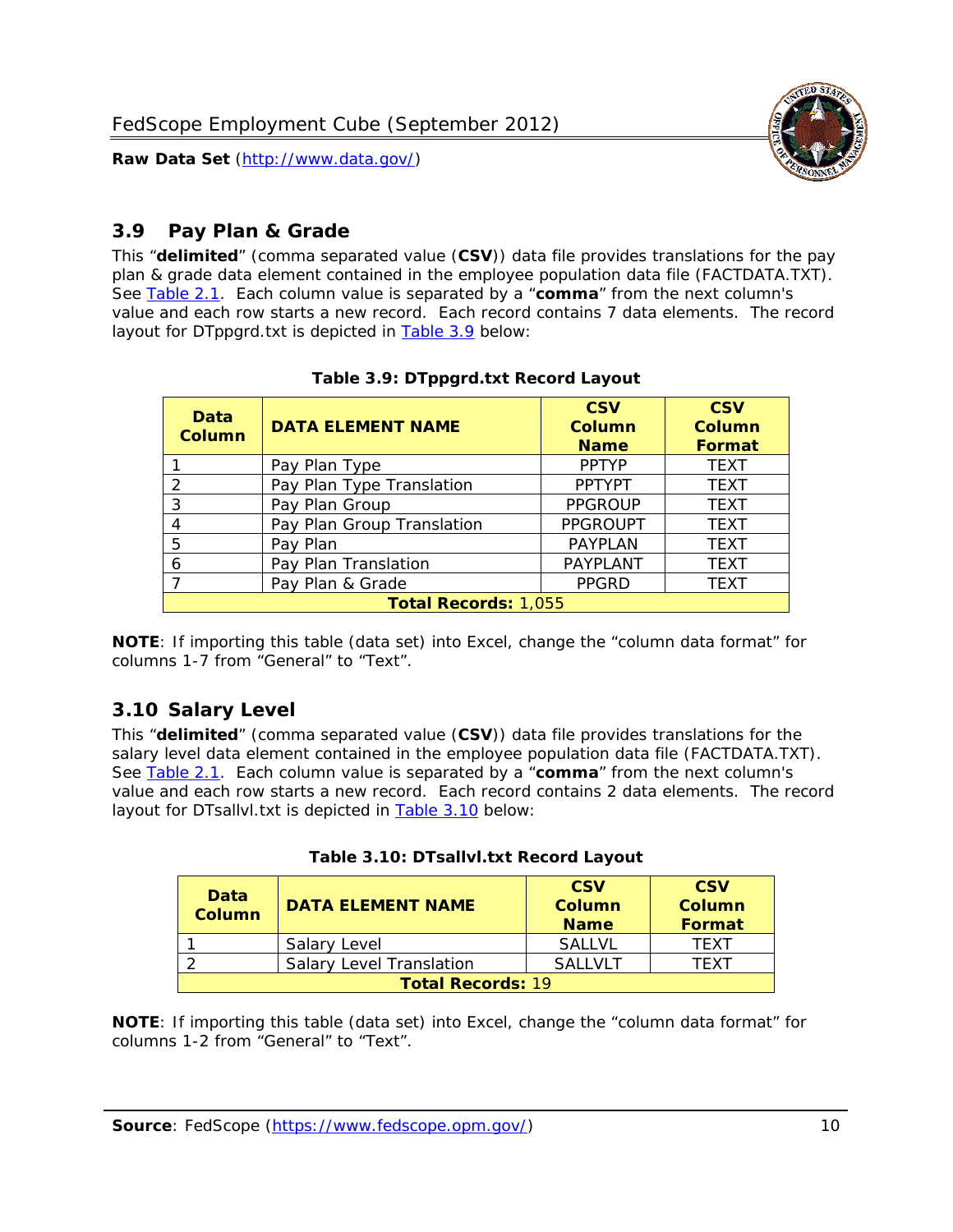

#### <span id="page-11-0"></span>*3.11 STEM Occupations*

<span id="page-11-4"></span>This "**delimited**" (comma separated value (**CSV**)) data file provides translations for the STEM occupations data element contained in the employee population data file (FACTDATA.TXT). See [Table 2.1](#page-4-1). Each column value is separated by a "**comma**" from the next column's value and each row starts a new record. Each record contains 6 data elements. The record layout for DTstemocc.txt is depicted in [Table 3.11](#page-11-4) below:

<span id="page-11-2"></span>

| <b>Data</b><br><b>Column</b> | <b>DATA ELEMENT NAME</b>                     | <b>CSV</b><br>Column<br><b>Name</b> | <b>CSV</b><br><b>Column</b><br><b>Format</b> |  |
|------------------------------|----------------------------------------------|-------------------------------------|----------------------------------------------|--|
|                              | <b>STEM Occupation Aggregate</b>             | <b>STEMAGG</b>                      | <b>TEXT</b>                                  |  |
|                              | <b>STEM Occupation Aggregate Translation</b> | <b>STEMAGGT</b>                     | <b>TEXT</b>                                  |  |
| 3                            | <b>STEM Occupation Type</b>                  | <b>STEMTYP</b>                      | <b>TEXT</b>                                  |  |
|                              | <b>STEM Occupation Type Translation</b>      | <b>STEMTYPT</b>                     | <b>TEXT</b>                                  |  |
| 5                            | <b>STEM Occupation</b>                       | <b>STEMOCC</b>                      | <b>TEXT</b>                                  |  |
|                              | <b>STEM Occupation Translation</b>           | <b>STEMOCCT</b>                     | <b>TEXT</b>                                  |  |
| <b>Total Records: 69</b>     |                                              |                                     |                                              |  |

#### **Table 3.11: DTstemocc.txt Record Layout**

**NOTE**: If importing this table (data set) into Excel, change the "column data format" for columns 1-6 from "General" to "Text".

## <span id="page-11-1"></span>*3.12 Supervisory Status*

This "**delimited**" (comma separated value (**CSV**)) data file provides translations for the supervisory status data element contained in the employee population data file (FACTDATA.TXT). See [Table 2.1](#page-4-1). Each column value is separated by a "**comma**" from the next column's value and each row starts a new record. Each record contains 4 data elements. The record layout for DTsuper.txt is depicted in [Table 3.12](#page-11-5) below:

<span id="page-11-5"></span><span id="page-11-3"></span>

| Data<br><b>Column</b>   | <b>DATA ELEMENT NAME</b>              | <b>CSV</b><br>Column<br><b>Name</b> | <b>CSV</b><br><b>Column</b><br>Format |
|-------------------------|---------------------------------------|-------------------------------------|---------------------------------------|
|                         | <b>Supervisory Status Type</b>        | <b>SUPERTYP</b>                     | <b>TEXT</b>                           |
|                         | Supervisory Status Type Translation   | <b>SUPERTYPT</b>                    | <b>TEXT</b>                           |
|                         | <b>Supervisory Status</b>             | <b>SUPERVIS</b>                     | <b>TEXT</b>                           |
|                         | <b>Supervisory Status Translation</b> | <b>SUPERVIST</b>                    | <b>TEXT</b>                           |
| <b>Total Records: 7</b> |                                       |                                     |                                       |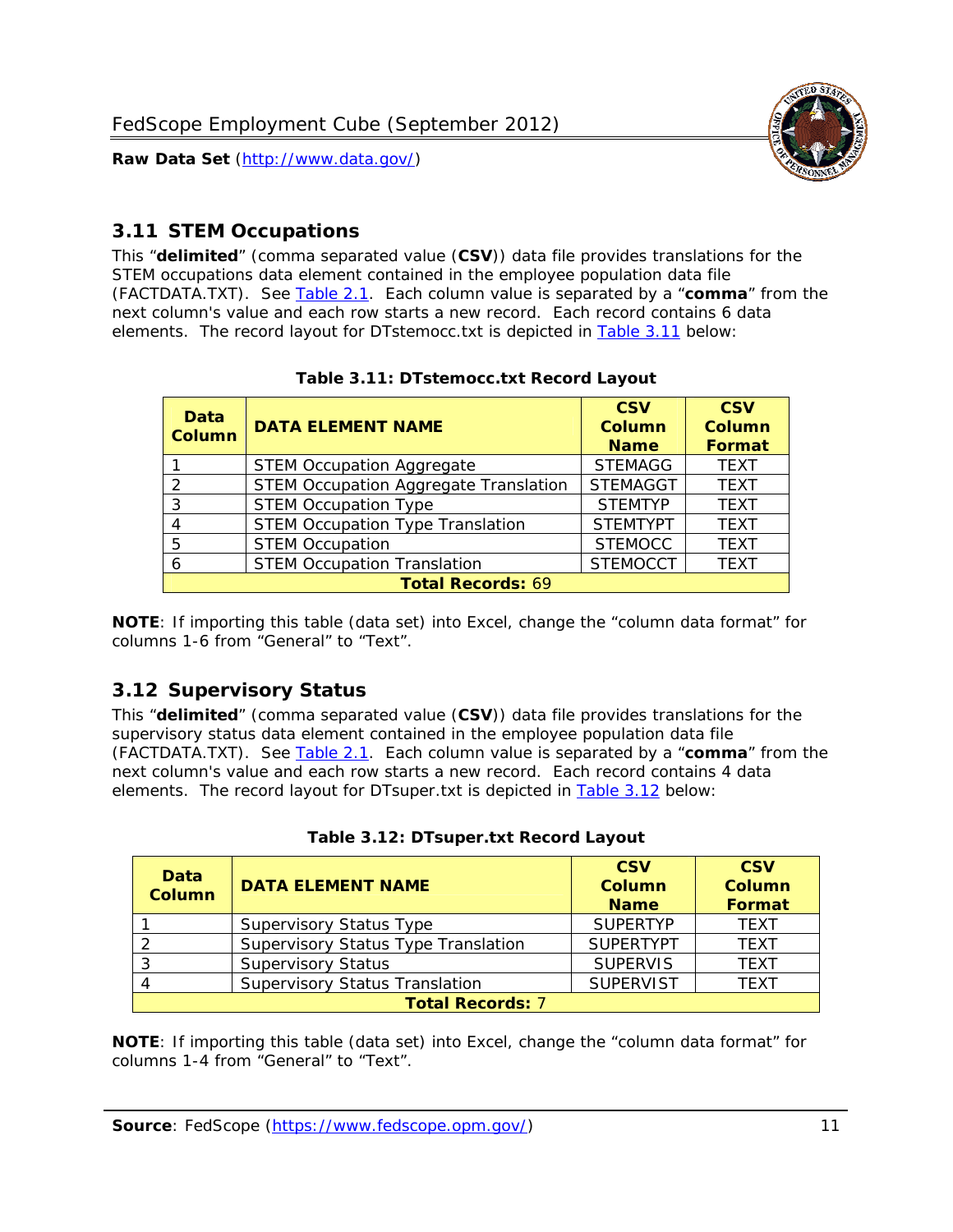

#### <span id="page-12-0"></span>*3.13 Type of Appointment*

This "**delimited**" (comma separated value (**CSV**)) data file provides translations for the type of appointment data element contained in the employee population data file (FACTDATA.TXT). See [Table 2.1](#page-4-1). Each column value is separated by a "**comma**" from the next column's value and each row starts a new record. Each record contains 4 data elements. The record layout for DTtoa.txt is depicted in [Table 3.13](#page-12-4) below:

<span id="page-12-4"></span><span id="page-12-2"></span>

| Data<br><b>Column</b>    | <b>DATA ELEMENT NAME</b>             | <b>CSV</b><br><b>Column</b><br><b>Name</b> | <b>CSV</b><br><b>Column</b><br>Format |
|--------------------------|--------------------------------------|--------------------------------------------|---------------------------------------|
|                          | Type of Appointment Type             | <b>TOATYP</b>                              | <b>TEXT</b>                           |
|                          | Type of Appointment Type Translation | <b>TOATYPT</b>                             | <b>TEXT</b>                           |
|                          | Type of Appointment                  | TOA                                        | <b>TEXT</b>                           |
|                          | Type of Appointment Translation      | TOAT                                       | <b>TFXT</b>                           |
| <b>Total Records: 21</b> |                                      |                                            |                                       |

#### **Table 3.13: DTtoa.txt Record Layout**

**NOTE**: If importing this table (data set) into Excel, change the "column data format" for columns 1-4 from "General" to "Text".

#### <span id="page-12-1"></span>*3.14 Work Schedule*

<span id="page-12-5"></span>This "**delimited**" (comma separated value (**CSV**)) data file provides translations for the work schedule data element contained in the employee population data file (FACTDATA.TXT). See [Table 2.1](#page-4-1). Each column value is separated by a "**comma**" from the next column's value and each row starts a new record. Each record contains 4 data elements. The record layout for DTwrksch.txt is depicted in [Table 3.14](#page-12-5) below:

<span id="page-12-3"></span>

| Data<br>Column           | <b>DATA ELEMENT NAME</b>       | <b>CSV</b><br><b>Column</b><br><b>Name</b> | <b>CSV</b><br>Column<br>Format |
|--------------------------|--------------------------------|--------------------------------------------|--------------------------------|
|                          | Work Schedule Type             | <b>WSTYP</b>                               | <b>TEXT</b>                    |
| 2                        | Work Schedule Type Translation | <b>WSTYPT</b>                              | <b>TFXT</b>                    |
| 3                        | Work Schedule                  | <b>WORKSCH</b>                             | <b>TFXT</b>                    |
|                          | Work Schedule Translation      | <b>WORKSCHT</b>                            | <b>TFXT</b>                    |
| <b>Total Records: 12</b> |                                |                                            |                                |

|  | Table 3.14: DTwrksch.txt Record Layout |  |  |
|--|----------------------------------------|--|--|
|  |                                        |  |  |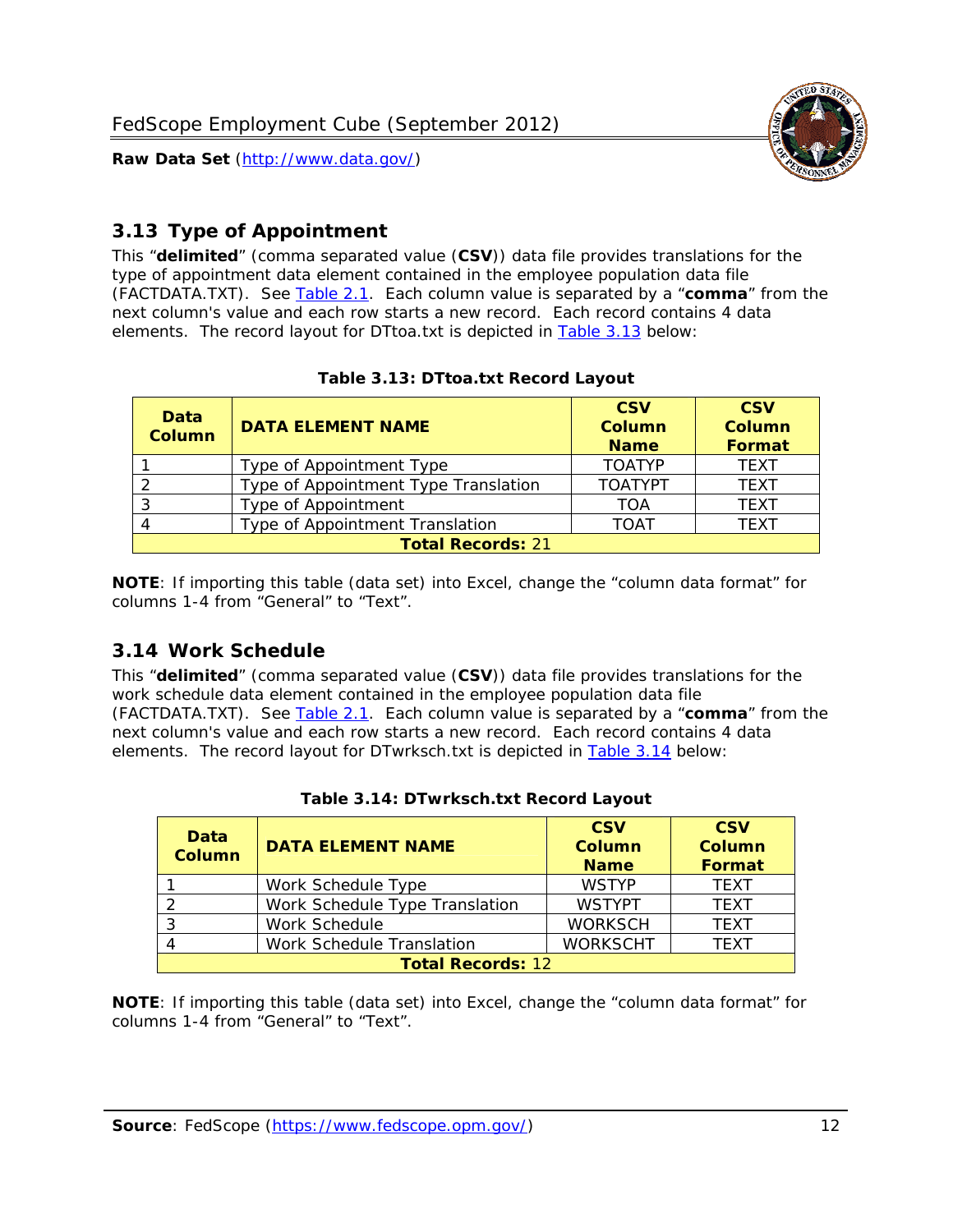

#### <span id="page-13-0"></span>*3.15 Work Status*

<span id="page-13-4"></span><span id="page-13-2"></span>This "**delimited**" (comma separated value (**CSV**)) data file provides translations for the work status data element contained in the employee population data file (FACTDATA.TXT). See [Table 2.1](#page-4-1). Each column value is separated by a "**comma**" from the next column's value and each row starts a new record. Each record contains 2 data elements. The record layout for DTwkstat.txt is depicted in [Table 3.15](#page-13-4) below:

| Data<br><b>Column</b>   | <b>DATA ELEMENT NAME</b> | <b>CSV</b><br>Column<br><b>Name</b> | <b>CSV</b><br>Column<br><b>Format</b> |
|-------------------------|--------------------------|-------------------------------------|---------------------------------------|
|                         | Work Status              | <b>WORKSTAT</b>                     | TFXT                                  |
|                         | Work Status Translation  | <b>WORKSTATT</b>                    | TFXT                                  |
| <b>Total Records: 2</b> |                          |                                     |                                       |

#### **Table 3.15: DTwkstat.txt Record Layout**

**NOTE**: If importing this table (data set) into Excel, change the "column data format" for columns 1-2 from "General" to "Text".

#### <span id="page-13-1"></span>*3.16 Date*

<span id="page-13-5"></span><span id="page-13-3"></span>This "**delimited**" (comma separated value (**CSV**)) data file provides translations for the status file month date data element contained in the employee population data file (FACTDATA.TXT). See [Table 2.1](#page-4-1). Each column value is separated by a "**comma**" from the next column's value and each row starts a new record. Each record contains 2 data elements. The record layout for DTdate.txt is depicted in [Table 3.16](#page-13-5) below:

| Data<br><b>Column</b>   | <b>DATA ELEMENT NAME</b> | <b>CSV</b><br>Column<br><b>Name</b> | <b>CSV</b><br>Column<br><b>Format</b> |
|-------------------------|--------------------------|-------------------------------------|---------------------------------------|
|                         | File Date                | <b>DATECODE</b>                     | TFXT                                  |
|                         | File Date Translation    | <b>DATECODET</b>                    | TFXT                                  |
| <b>Total Records: 1</b> |                          |                                     |                                       |

**Table 3.16: DTdate.txt Record Layout**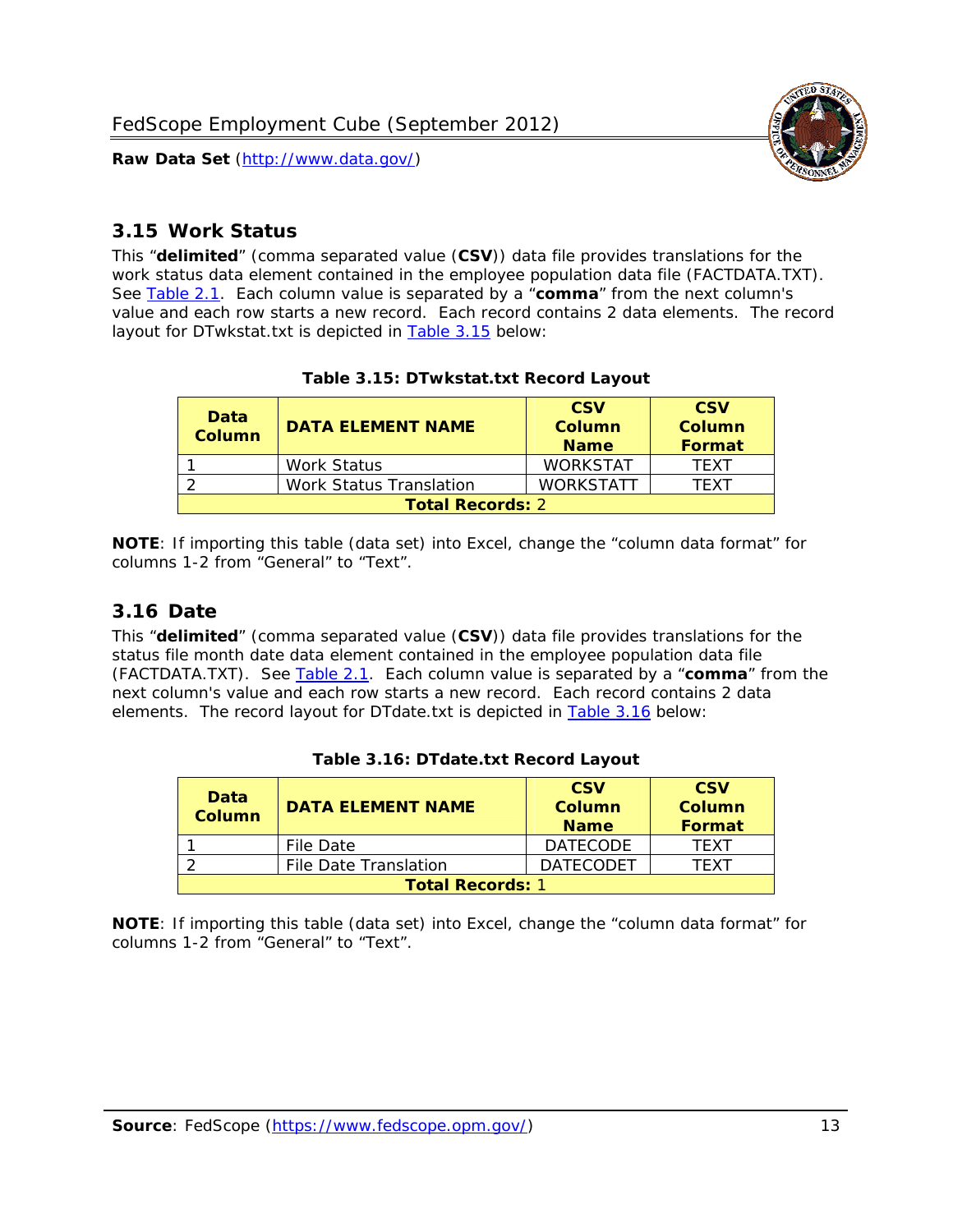

## <span id="page-14-0"></span>*3.17 Employment*

There is no translation file for this data element. Every record in the employee population data file (FACTDATA.TXT) contains a value of "1" for this field. See Chapter [4.17](#page-16-8) for definition of **Employment**.

## <span id="page-14-1"></span>*3.18 Average Salary*

There is no translation file for this data element. See Chapter [4.18](#page-17-1) for definition of [Average](#page-17-1) [Salary](#page-17-1) [Average Salary.](#page-17-1)

#### <span id="page-14-2"></span>*3.19 Average Length of Service*

There is no translation file for this data element. See Chapter [4.19](#page-17-2) for definition of [Average](#page-17-2) Length of Service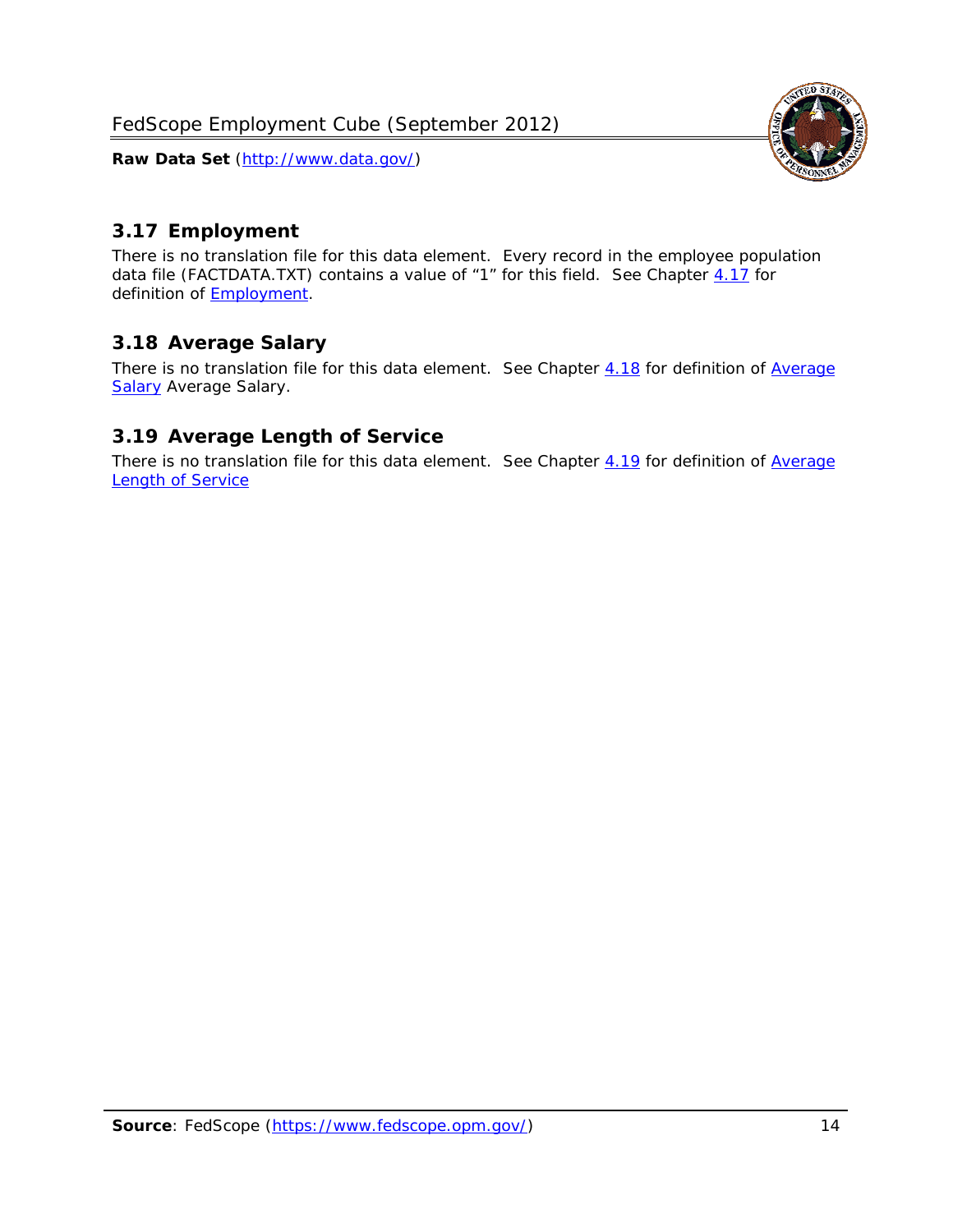

# <span id="page-15-0"></span>**4 DATA DEFINITIONS**

#### <span id="page-15-1"></span>*4.1 Agency*

The employing organization.

#### <span id="page-15-2"></span>*4.2 Location*

The official duty station of an employee. Locations in the United States are defined in terms of states. Locations outside the United States are defined in terms of countries and U.S. territories.

#### <span id="page-15-3"></span>*4.3 Age*

An employee's age. Age is displayed in five-year intervals, except for an initial interval of less than 20 years and a final interval of 65 years or more.

#### <span id="page-15-4"></span>*4.4 Education Level*

The extent of an employee's educational attainment from an accredited institution.

#### <span id="page-15-5"></span>*4.5 General Schedule & Equivalent Grade*

The General Schedule grade for pay plans in the General Schedule and Equivalent pay plan category (See [Pay Plan & Grade](#page-16-0)).

#### <span id="page-15-6"></span>*4.6 Length of Service*

The number of years of Federal civilian employment, creditable military service, and other service made creditable by specific legislation. Length of service is grouped by five-year intervals, except for:

- a. the initial intervals of less than 1 year, 1-2 years, and 3-4 years and
- b. the final interval of 35 years or more.

#### <span id="page-15-7"></span>*4.7 Occupation*

An employee's occupation as defined by the Office of Personnel Management (OPM).

#### <span id="page-15-8"></span>*4.8 Occupation Category*

Occupational categories are defined by the educational requirements of the occupation and the subject matter and level of difficulty or responsibility of the work.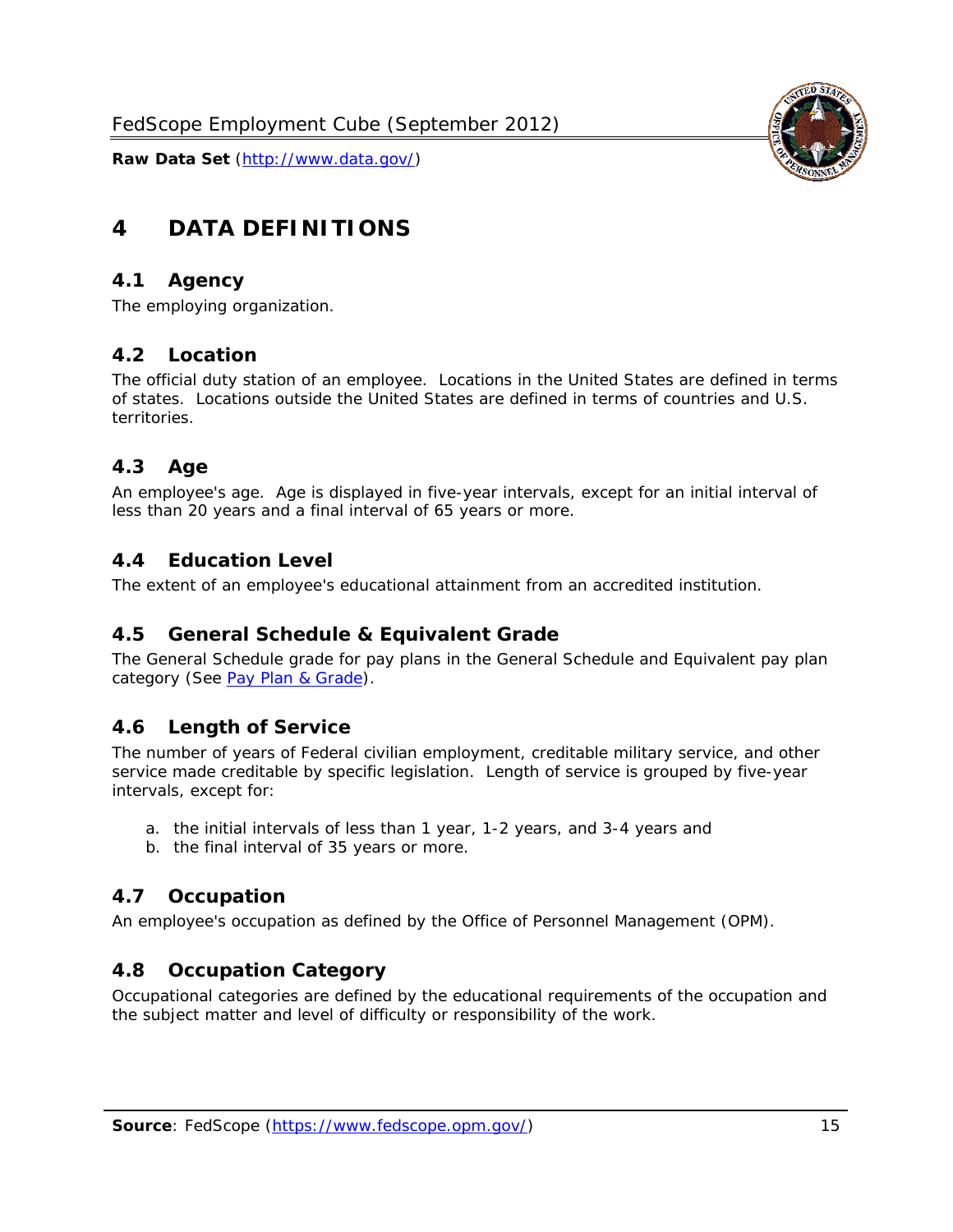<span id="page-16-0"></span>

The pay system and, where applicable, the grade used to determine an employee's basic pay rate. Grade denotes a hierarchical position in a pay plan and is sometimes referred to as level, class, rank, or pay band.

## <span id="page-16-1"></span>*4.10 Salary Level*

An employee's adjusted basic pay, which is an annualized rate of pay. Adjusted basic pay is the sum of an employee's rate of basic pay plus any locality comparability payment and/or special pay adjustment for law enforcement officers. Salaries are grouped by \$10,000 intervals, except for an initial interval of less than \$20,000 and a final interval of \$180,000 or more.

An employee's actual earnings may be more or less than the annualized rate because of factors such as overtime, shift differentials, less than full time work, or leave without pay.

## <span id="page-16-2"></span>*4.11 STEM Occupations*

Listing of occupations grouped into the following four occupational series:

- 1. **S**cience
- 2. **T**echnology
- 3. **E**ngineering
- 4. **M**athematics

#### <span id="page-16-3"></span>*4.12 Supervisory Status*

The nature of managerial, supervisory, or non-supervisory responsibility assigned to an employee's position.

#### <span id="page-16-4"></span>*4.13 Type of Appointment*

An employee's appointment in terms of permanence and competitiveness.

#### <span id="page-16-5"></span>*4.14 Work Schedule*

The time basis on which an employee is scheduled to work.

#### <span id="page-16-6"></span>*4.15 Work Status*

A combination of Type of Appointment and Work Schedule data elements. The Work Status data element is limited to "Non-Seasonal Full Time Permanent" and "Other Employees".

#### <span id="page-16-7"></span>*4.16 Date*

<span id="page-16-8"></span>The file date (e.g. September 2012 represented by 201209).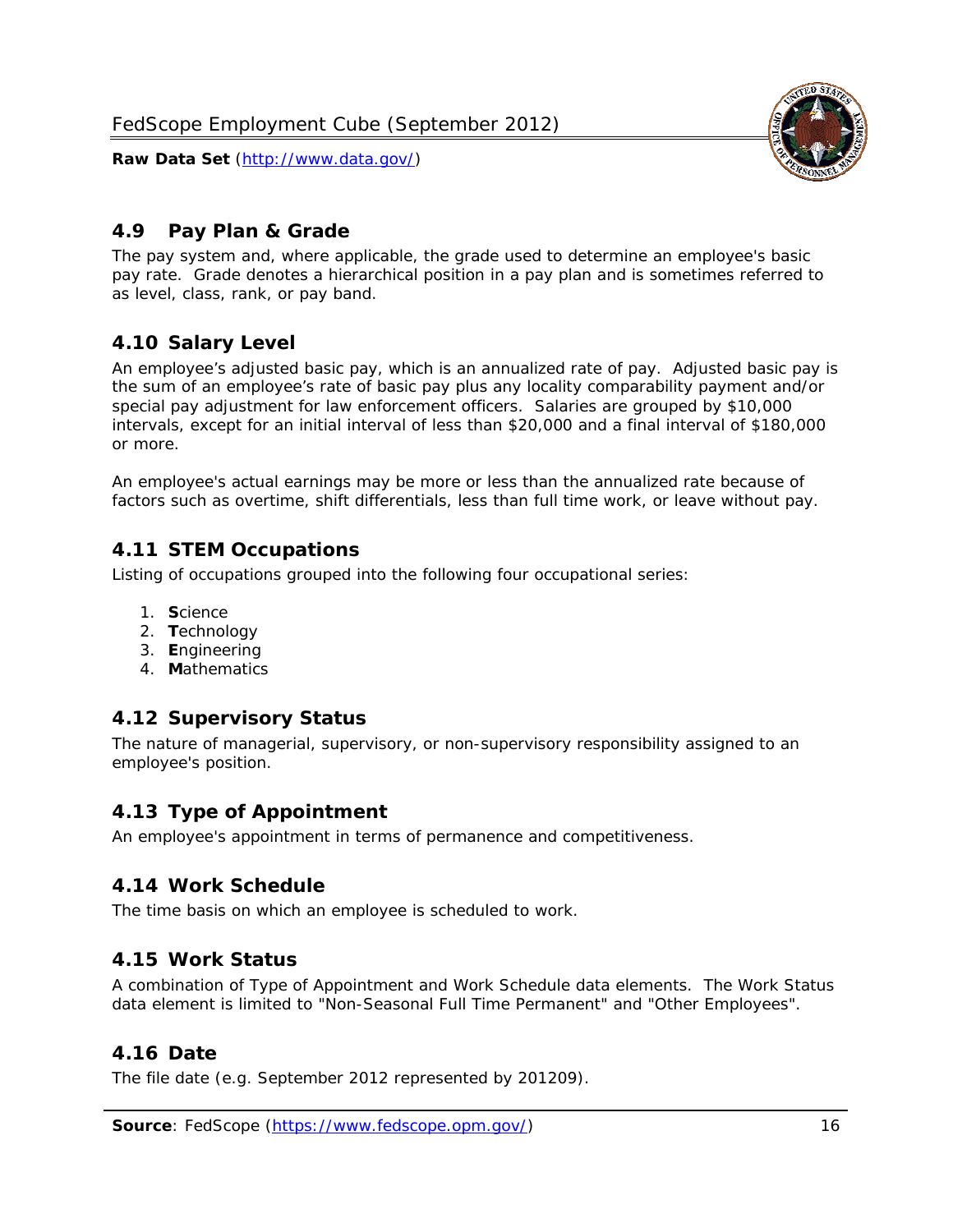

#### <span id="page-17-0"></span>*4.17 Employment*

A measure representing the number of employees in pay status at the end of the quarter (or end of the pay period prior to the end of the quarter).

#### <span id="page-17-1"></span>*4.18 Average Salary*

A measure representing the average adjusted basic pay, an annualized rate of pay. Adjusted basic pay is the sum of an employee's rate of basic pay and any locality comparability payment and/or special pay adjustment for law enforcement officers.

An employee's actual earnings may be more or less than the annualized rate because of factors such as overtime, shift differentials, less than full time work, or leave without pay.

Invalid salary values are excluded from the average. A large number of invalid values could invalidate the average. To obtain counts of invalid values, display the data using the Salary Level dimension (See [Salary Level\)](#page-16-1).

#### <span id="page-17-2"></span>*4.19 Average Length of Service*

A measure representing the average number of years of Federal civilian employment and creditable military service.

Invalid values are excluded from the average. A large number of invalid values could invalidate the average. To obtain counts of invalid values, display the data using the Length of Service dimension (See [Length of Service](#page-15-6)).